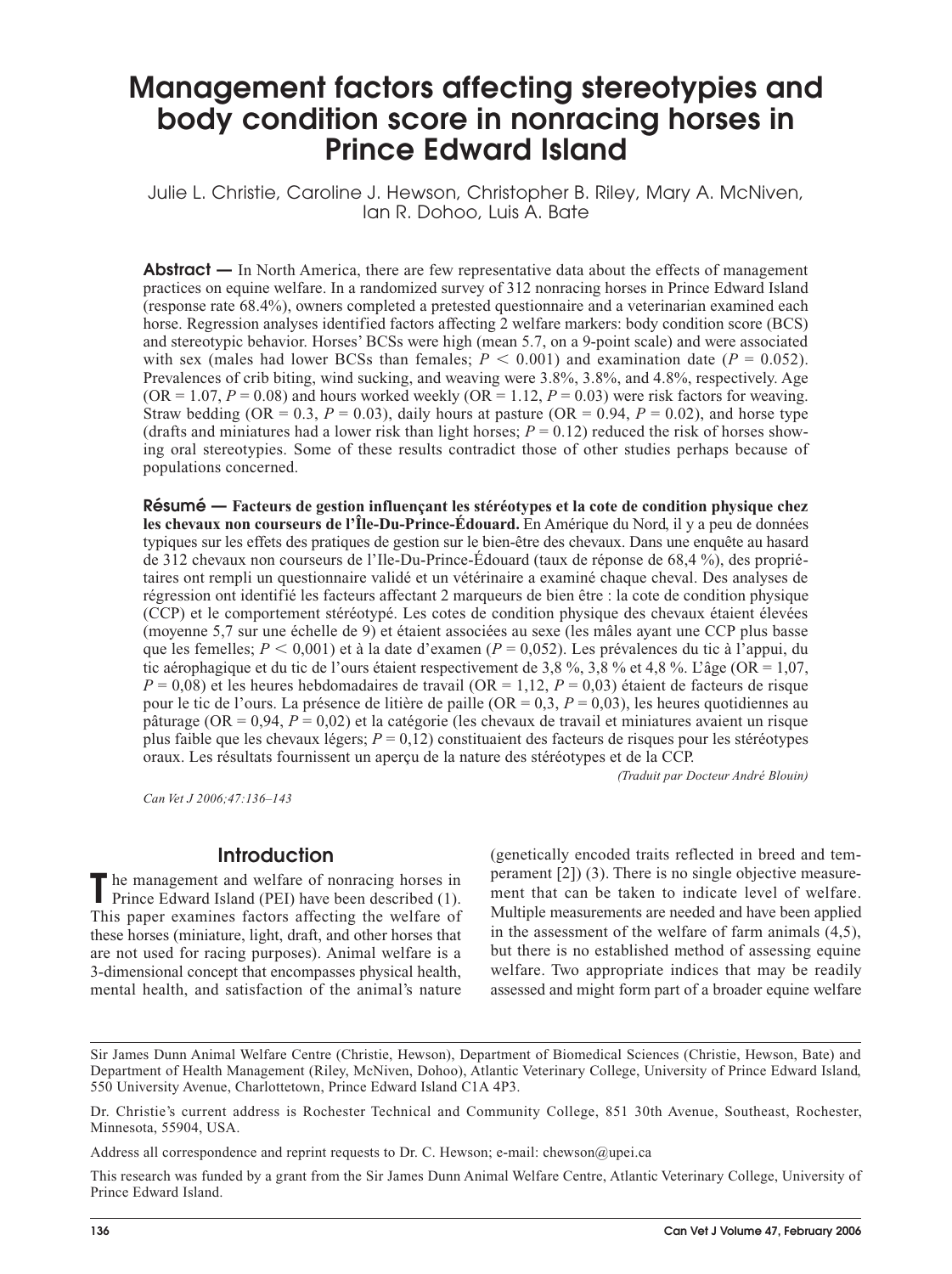assessment scheme are body condition score (BCS; index of physical welfare) and performance of stereotypic behavior (index of mental welfare and satisfaction of the horse's nature).

Body condition scoring provides an estimate of body fat cover, and the score can reflect several aspects of welfare. For example, a low BCS may be due to a heavy parasite burden, inadequate nutrition, poor dental care, or systemic disease, some of which are welfare concerns in themselves. A low BCS would therefore suggest reduced physical welfare (6). A high BCS is more difficult to interpret, but it too may indicate reduced welfare, as overweight horses are at a higher risk of laminitis (7). Stereotypies are behavioral patterns that are repetitive, invariant, and apparently functionless (8). In horses, examples include crib biting, wind sucking, stall walking, and weaving (9). Stereotypies are generally thought to result from the frustration caused when environmental constraints prevent a horse from exhibiting highly motivated behavior, such as social interaction or foraging (10). Welfare is thought to be worse if stereotypic behavior dominates the life of the individual by being very time consuming or if it appears to substitute for behavioral responses in a way that impairs adaptation to the environment (10). For example, some equine locomotory stereotypies may result in weight loss (11), while crib biting causes tooth wear (12) and may result in the ingestion of splinters. Research has been conducted on factors affecting the occurrence of stereotypic behavior in Thoroughbred race horses; dressage, event, and endurance horses; and in other riding horses (13–17). The factors included aspects of management, such as time spent in the stable (13,15,16), exercise (13,15), bedding type (15), and weaning methods (17), and aspects of the horses themselves, such as breed (16) and behavior of the dam (17). However, none of the studies were representative of the nonracing horses that are typical of PEI: these previous studies only provided data from owners who were registered members of an equine organization or had registered stables, and they did not provide horse level data derived from sufficiently large random samples of all possible owners. The objective of the present study was to investigate management factors affecting 2 welfare-related endpoits (BCS and stereotypic behavior) in nonracing horses in PEI.

## Materials and methods

A survey of nonracing horses in PEI was conducted from July to September 2002; the methods have been described in detail in a previous paper (1). One hundred and seventeen horse owners and 312 horses were recruited through a random phone book search of all households in the PEI telephone directory; 12.3% of listed households were phoned. Information about management factors and the occurrence of crib biting, wind sucking, and weaving were reported by the horse owner in a mailed questionnaire (a copy of the questionnaire is available on request). The questionnaire did not include notes explaining what crib biting, wind sucking, and weaving are, but it asked if the horse had shown any of the behaviors within the previous 4 wk and, during the period of ownership, for how long the horse had been

showing the behavior. The frequency and duration of bouts of the behavior were not asked for. The questionnaire was collected during a site visit, when the study veterinarian performed a physical examination on each horse and assigned a BCS on a scale of 1 to 9, with 1 being emaciated and 9 being extremely fat (18). Scores were assigned based on visual examination and palpation of the neck, back, ribs, and pelvis; half values (6.5, 7.5, etc.) were assigned where appropriate. The inter-rater reliability of the BCS measure was calculated and has been reported in a previous paper (1). Questions about hours worked and type of work were included in the questionnaire. The information from the questionnaires and laboratory analyses of forage and grain (1) was used to estimate the percentage of daily recommended intake of energy for each horse, with the aid of an equine nutrition program (PC-Horse, Version 1.24; Knut Hove, Agricultural University of Norway, Aas, Norway). The estimation was based on age, breed, body weight, lactation, amount and type of exercise, weight and amount of hay and grain fed, the number of hours spent in a pasture with grass per day, a subjective observation of the quality of the pasture, and the nutritional properties of the feeds.

All statistical analyses were performed using statistical software (Stata 7; Stata Corporation, College Station, Texas, USA). Factors with the potential to affect BCS or stereotypic behavior were established a priori by using causal diagrams. Univariable analyses were performed to evaluate the significance of each factor by using a *t*-test or  $\chi^2$  test, as appropriate. The combined effects of significant factors on BCS were assessed by using linear regression. Variables with multiple categories (type) were entered as indicator (dummy) variables. Only variables showing an unconditional association with a significance of  $P \le 0.20$  were retained for model-building, with the exception of potential confounding variables (sex, type of horse [miniature, light, and draft], and age), which were forced into the model in the initial stages of model building. A combination of stepwise selection procedures and manual comparisons of possible models was used to determine a final model. Factors were retained if  $P < 0.1$ . Potential confounding variables were evaluated at the end of the model-building by removing them from the model and then reinserting them, in order to assess the magnitude of the change in the other coefficients and their significance levels. Interaction terms were created and checked for significance in the final model, and any significant terms were retained. The multiple correlation coefficient  $(R^2)$  was used to evaluate the model, and the model's assumptions (normality, linearity, and homoscedasticity) were checked (19). The data were assessed for outliers and influential values (19).

Models were also built for the individual outcomes of weaving and oral stereotypy (crib biting and wind sucking), using logistic regression. The models were built in the same manner as the linear model, and the Hosmer-Lemeshow  $\chi^2$  test was used to evaluate them (19). As with linear regression, the data were checked for outliers and influential values.

Clustering of observations (the "barn effect") was assessed in both models by using a generalized estimating equation from which estimates of the intracluster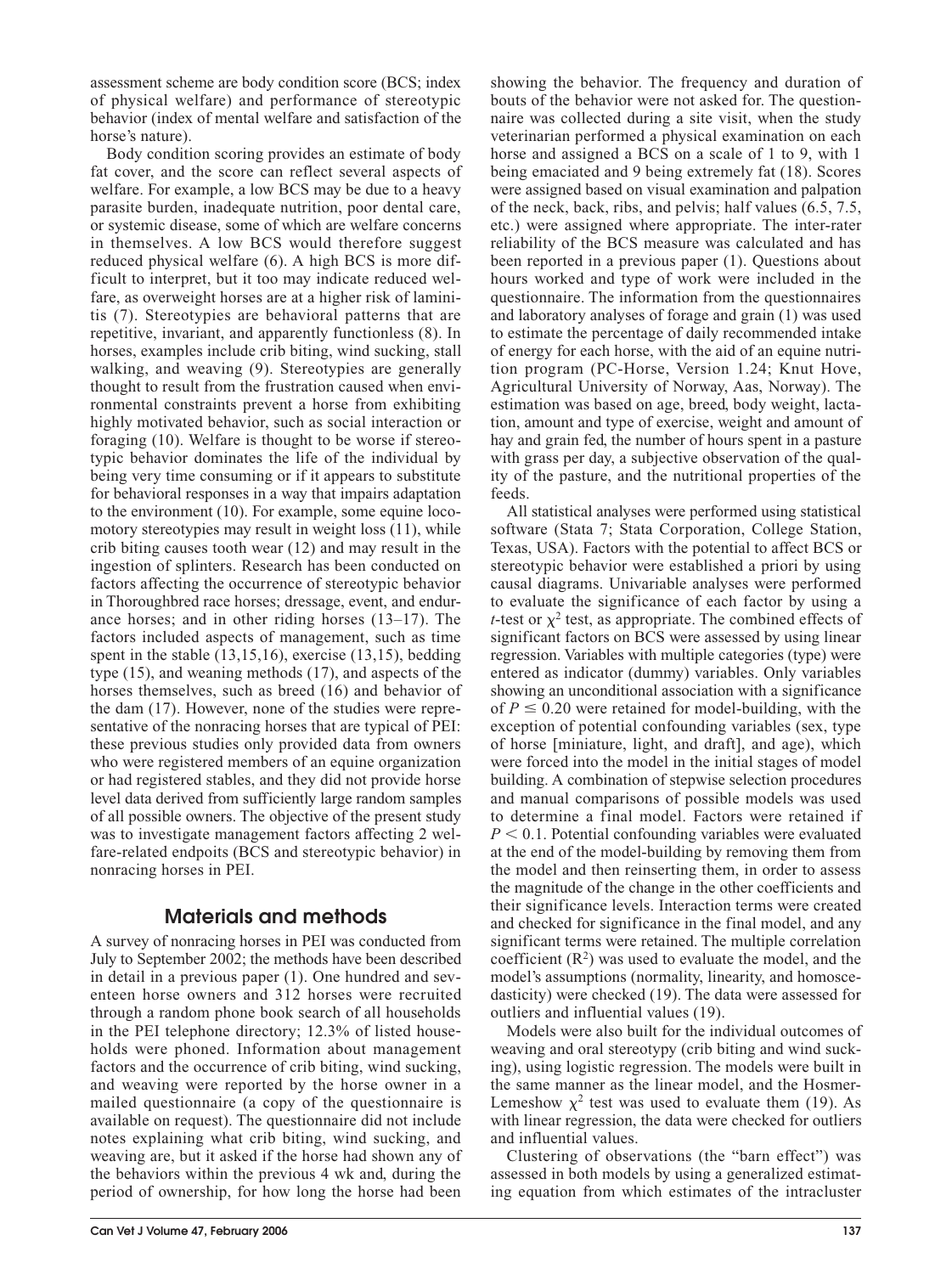correlation, *e*, were obtained (19). The average cluster size was 2.7 and there were low intracluster correlations (linear model,  $e = 0.076$ ; logistic model,  $e = 0.005$ ); therefore, clustering was not a concern (19).

### **Results**

The response rate for the survey was 68.4%. The mean BCS for horses was  $5.7$ ,  $s = 1.0$ ; the distribution of BCS is shown in Figure 1; a BCS could not be obtained for 5 horses, because they were fractious and could not be palpated. Unconditional analyses identified the following significant factors affecting BCS: the number of years that the owner had owned horses; whether or not the owner was a member of a horse-related organization; the number of hours that the horse spent in a stall daily in the summer; the date on which the horse was examined; and the sex of the horse (Table 1). Nonsignificant predictors of BCS were the number of hours that the horse was worked (ridden or driven) /wk; the type of work; the fecal egg count (strongyle eggs/g); the presence of a dental abnormality; the date of the last dental examination; the percentage of daily recommended intake of energy; whether or not the horse exhibited a stereotypy; the age of the horse; and the type of horse (Table 1).

Linear regression identified 4 variables that influenced BCS (Table 2). Once these variables were included in the model, no other predictor variable was statistically significant. The effect of years owning horses depended on whether or not the owner was a member of a horserelated organization, but the combined effect of these ownership and membership variables on BCS was marginal (Table 2). The mean BCS increased with the date of the examination: for every month (30 d) increase from July to September, the BCS increased by 0.12 units (0.004\*30). Geldings and stallions had a lower BCS than mares. The variables described above provided an explanation for 10% of the variability of BCS ( $\mathbb{R}^2 = 0.10$ ; adjusted  $R^2 = 0.08$ ). The model assumptions were met and there were no influential values or outliers. A path model summarizing the relationship between the variables and BCS is presented in Figure 2.

The prevalence of all stereotypic behaviors (crib biting, wind sucking, and weaving) was 12.3% (36/292; the questionnaire for 20 horses was not fully complete). Two of these 36 horses were reported to show more than 1 stereotypy; in both cases, only the 1st stereotypy reported by the owner was included in the stereotypy dataset, so each horse was only represented once. Many owners (19/36) did not answer the question about how long the behavior had been occurring during their period of ownership. This variable was not included in the analyses, because there were so many missing data. The prevalence of individual stereotypies is presented in Table 3. Only 1 miniature horse was reported to show a stereotypy. Significant predictors for weaving, identified by unconditional analyses, were the use of straw bedding (as opposed to shavings, sawdust, peat, or no bedding), the number of hours worked (ridden or driven)/wk, the use of a nonsnaffle bit (pelham, kimberwick, curb, or gag), the number of times/d that the horse was fed hay in the summer, the type of horse, and the age of the horse (Table 1). Nonsignificant predictors for weaving were



**Figure 1.** Distribution of body condition score, on a scale of 1 to 9 in 307 nonracing horses in Prince Edward Island.

the number of hours/d that the horse spent in a stall in the summer, the ability to touch or see other horses from the stall, the number of times/d that hay was fed in the winter, the number of h/d that the horse spent in a pasture with grass, type of work, and the sex of the horse (Table 1). The results of multivariable analysis for weaving are presented in Table 4. The odds of weaving increased with the number of h/wk worked: an increase of 6 h of work would double the odds of weaving (1.12<sup>6</sup>). Similarly, a 10-year increase in age would double the odds of weaving  $(1.07^{10})$ . The goodness of fit of the model was acceptable (Hosmer-Lemeshow,  $P = 0.86$ ) (19). A path model summarizing the relationship between the variables is presented in Figure 3. Horse type tended towards significance as a risk factor for weaving: compared with light horses, draft horses were less likely to weave, OR = 0.07, *P* = 0.19 (CI, 0.0013, 3.9). No miniature horses weaved (Table 3).

Significant predictors for oral stereotypies (crib biting and wind sucking), identified by unconditional analysis, were the ability to touch other horses from the stall, the use of straw bedding, the number of h/d spent in a pasture with grass, and the type of horse (Table 1). Nonsignificant predictors for oral stereotypies were the number of h/d spent in a stall in the summer, the ability to see other horses from the stall, the number of h/wk that the horse was worked, the use of a nonsnaffle bit, the number of times/d that the horse was fed hay in the summer and winter, type of work, and the sex and age of the horse (Table 1). The results of multivariable analysis for oral stereotypies are presented in Table 5. The odds of a horse having an oral stereotypy decreased 0.94 times for every additional h/d that the horse spent in a pasture with grass. An increase in 12 h/d at grass would therefore reduce the odds of having an oral stereotypy by half  $(0.94<sup>12</sup>)$ . Compared with light horses, miniature (OR = 0.18, *P* = 0.12, CI, 0.13, 1.54) and draft (OR =  $0.27$ ,  $P = 0.12$ , CI, 0.20, 2.1) horses were less likely to have an oral stereotypy. Horse type was a confounding factor for time spent at grass (light horses spent more time at grass than miniature or draft horses). The goodness of fit of the model was acceptable (Hosmer-Lemeshow  $P = 0.44$ ) (19). There were no influential values or outliers. A path model summarizing the relationship between the variables is presented in Figure 4.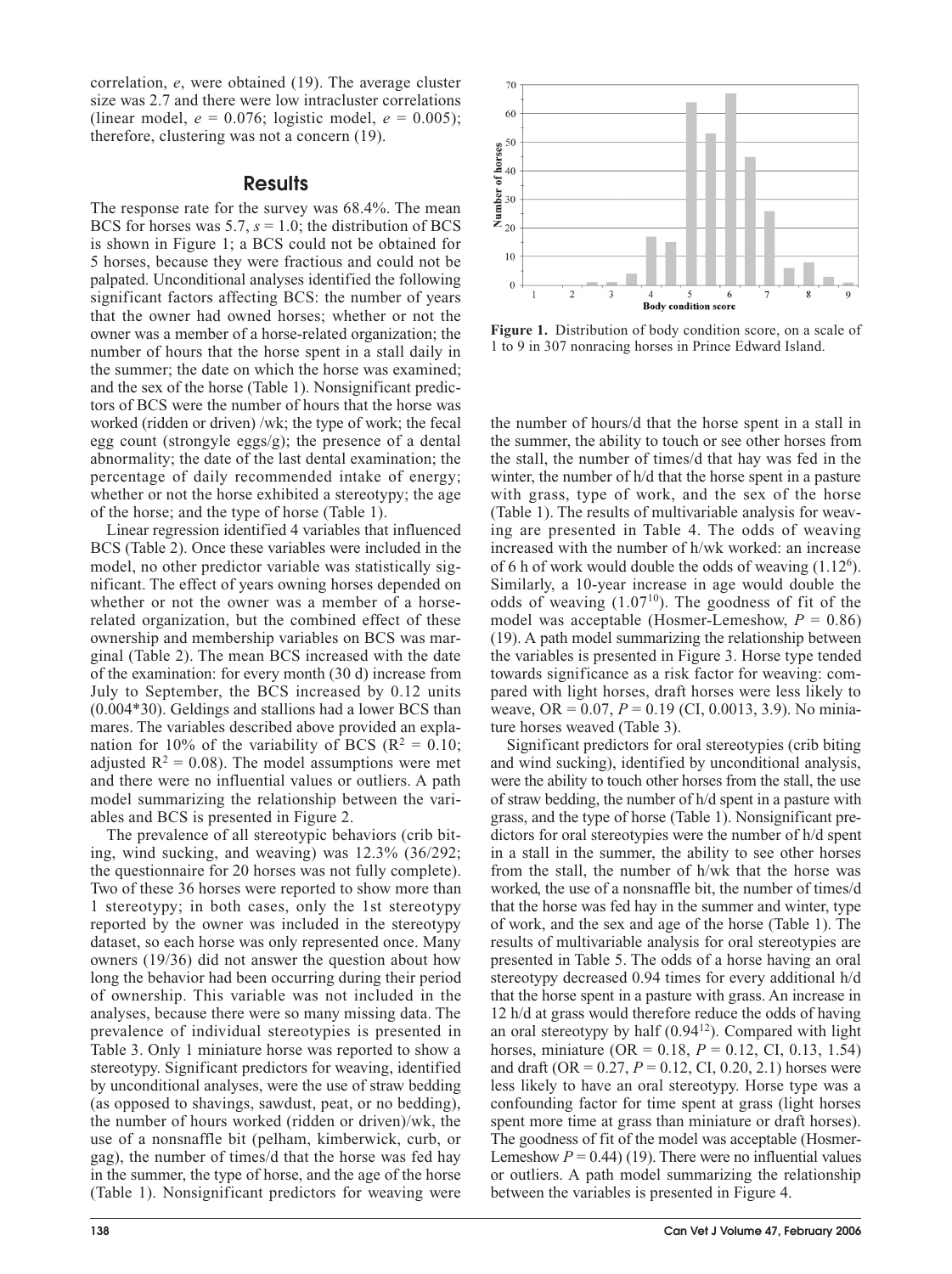| Variable name           | Description                                                                                                                                      | Descriptive<br>statistic                                       | $\boldsymbol{P}$<br>(BCS) | $\boldsymbol{P}$<br>(weaving) | $\boldsymbol{P}$<br>(oral stereotypy) |
|-------------------------|--------------------------------------------------------------------------------------------------------------------------------------------------|----------------------------------------------------------------|---------------------------|-------------------------------|---------------------------------------|
| Years owning            | The mean number of years that the owner<br>had been owning horses                                                                                | $17.1, s = 13.9 y$                                             | 0.16                      |                               |                                       |
| Member                  | Whether the owner was a member of a<br>horse-related organization or not                                                                         | $35/110^a$                                                     | 0.12                      |                               |                                       |
| Stall hours<br>(summer) | The mean number of h/d that the horse spent<br>in a stall in the summer                                                                          | $5.1, s = 7.4$                                                 | 0.16                      | 0.77                          | 0.45                                  |
| Touch                   | Whether the horse could touch other horses from<br>the stall or not                                                                              | 123/232                                                        |                           | 0.63                          | 0.11                                  |
| See                     | Whether the horse could see other horses from the<br>stall or not                                                                                | 199/231                                                        |                           | 0.51                          | 0.87                                  |
| Straw                   | Whether horses had straw for bedding (as opposed<br>to shavings, sawdust, peat, or no bedding)                                                   | 159/312                                                        |                           | 0.13                          | 0.05                                  |
| Date                    | The date on which the horse was examined by the<br>study veterinarian                                                                            | $Range = 02/07/2002$<br>to 26/10/2002                          | 0.02                      |                               |                                       |
| Hours work              | The number of h/wk that the horse was<br>ridden or driven                                                                                        | 1.9(4.7)                                                       | 0.40                      | 0.04                          | 0.91                                  |
| Nonsnaffle              | The use of a nonsnaffle bit<br>(pelham, kimberwick, curb, or gag)                                                                                | 29/312                                                         |                           | 0.19                          | 0.61                                  |
| <b>FEC</b>              | Fecal egg count                                                                                                                                  | 420, $s = 850$ strongyle<br>eggs per gram                      | 0.72                      |                               |                                       |
| Dental<br>abnormality   | Presence of: molar hook, sharp enamel points,<br>or wave mouth                                                                                   | Molar hook:<br>40/296                                          | 0.89                      |                               |                                       |
|                         |                                                                                                                                                  | Enamel point:<br>27/297                                        | 0.82                      |                               |                                       |
|                         |                                                                                                                                                  | Wave mouth:<br>10/296                                          | 0.36                      |                               |                                       |
| Dental exam date        | The mean year that a veterinarian last<br>examined the horse's teeth                                                                             | $2000, s = 4$                                                  | 0.46                      |                               |                                       |
| Hay (summer)            | Mean number of times/d that hay was fed<br>in the summer                                                                                         | 1.1, $s = 1.3$                                                 |                           | 0.01                          | 0.23                                  |
| Hay (winter)            | Mean number of times/d that hay was fed<br>in the winter <sup>b</sup>                                                                            | 2.7, $s = 0.93$                                                |                           | 0.39                          | 0.99                                  |
| Hours grass             | Mean number of h/d spent in a pasture with grass                                                                                                 | 17, $s = 9.0$                                                  |                           | 0.50                          | 0.06                                  |
| % dri (energy)          | The mean percentage of the daily recommended<br>intake of energy that the horse received                                                         | 160, $s = 55$                                                  | 0.67                      |                               |                                       |
| Stereotypy              | Whether the horse exhibited a stereotypy or not<br>(crib biting, wind sucking, or weaving)                                                       | 36/292<br>(see Table 3)                                        | 0.33                      |                               |                                       |
| Work type               | The average intensity of work done by the horse<br>(none, mostly walk, or a combination of walking,<br>trotting, cantering, jumping and pulling) | None: 158 (53.6%)<br>Walk 79 (26.8%)<br>Combination 58 (19.6%) | 0.87                      | 0.23                          | 0.56                                  |
| Age                     | Mean age of the horse, as identified by the owner                                                                                                | $9.5, s = 7.3$                                                 | 0.80                      | 0.17                          | 0.86                                  |
| Sex                     | Sex of the horse: mare, gelding, or stallion                                                                                                     | Mare: 169/299<br>Gelding: 107/299<br>Stallion: 23/299          | 0.16                      | 0.56                          | 0.34                                  |
| Type                    | Type of horse (miniature, light, or draft)                                                                                                       | Miniature: 34/312<br>Light: 227/312<br>Draft: 51/312           | 0.77                      | 0.13                          | 0.08                                  |

**Table 1. Potential risk factors affecting body condition score, weaving, and oral stereotypies of 292 nonracing horses in Prince Edward Island, examined in unconditional analyses**

*s* = standard deviation

a Number of positive/total responses for dichotomous variables

<sup>b</sup>This variable was included because frequent but irregular feedings could be associated with high levels of arousal and frustration, and might therefore be associated with stereotypies that persist into the summer

## **Discussion**

#### **Body condition score**

In the present study, BCSs were generally high, which could have been due to over-feeding or lack of exercise. The finding that most horses were not ridden or driven was unexpected; horses with a high BCS were clinically healthy, but their future welfare may have been at risk due to an increased probability of developing laminitis (20). These horses may also have had a decreased ability to thermoregulate in hot weather (21) and may have required longer to recover from work (22). In a nonrandomized study of a variety of horses, including Thoroughbred racehorses, standardbreds, and ponies, the most prevalent BCS (assessed by visual examination and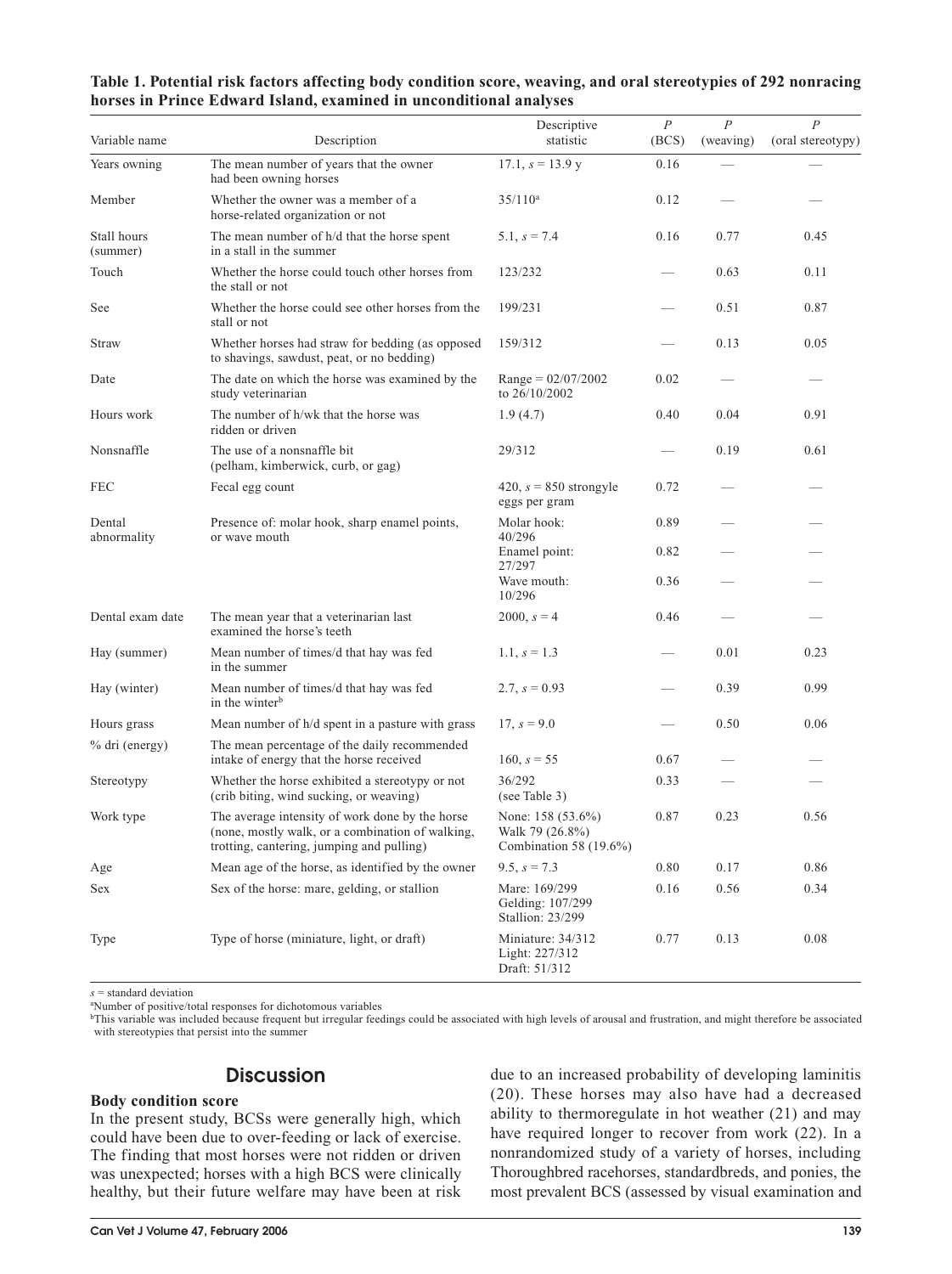**Table 2. Final linear regression model of factors affecting body condition score in nonracing horses in Prince Edward Island**

| Factor                                 | Coefficient | 95% Confidence interval | P       |
|----------------------------------------|-------------|-------------------------|---------|
| Member of a horse-related organization | $-0.15$     | $-0.56 - 0.25$          | 0.091   |
| Years owning horses                    | $-0.018$    | $-0.042 - 0.006$        | 0.087   |
| Interaction term                       |             |                         |         |
| (years owning * membership)            | 0.017       | $0.0014 - 0.033$        | 0.033   |
| Date of examination                    | 0.004       | $0.00 - 0.009$          | 0.052   |
| Sex: Gelding compared with a mare      | $-0.40$     | $-0.64 - 0.16$          | 0.001   |
| Stallion compared with a mare          | $-0.78$     | $-1.2 - -0.35$          | < 0.001 |

**Table 3. Prevalence of stereotypies, as indicated by horse owners, in 292 nonracing horses in Prince Edward Island**

|              |           | Horse type       |           |               |          |               |            | Overall |  |
|--------------|-----------|------------------|-----------|---------------|----------|---------------|------------|---------|--|
|              | Miniature |                  | Light     |               | Draft    |               | prevalence |         |  |
| Behavior     | $n = 34$  | $\frac{0}{0}$    | $n = 211$ | $\frac{0}{0}$ | $n = 47$ | $\frac{0}{0}$ | $n = 292$  | $\%$    |  |
| Crib biting  |           | 2.9              | 10        | 4.7           | $\theta$ |               |            | 3.8     |  |
| Wind sucking | 0         | $\boldsymbol{0}$ | 10        | 4.7           |          | 2.1           | 11         | 3.8     |  |
| Weaving      | 0         | $\theta$         | 13        | 6.2           |          | 2.1           | 14         | 4.8     |  |

**Table 4. Final logistic regression model of factors affecting weaving in 292 nonracing horses in Prince Edward Island**

| Factor                | Coefficient | Odds ratio <sup>a</sup> | 95% Confidence<br>interval $(OR)$ |      |
|-----------------------|-------------|-------------------------|-----------------------------------|------|
| Hours worked per week | 0.12        | .12                     | $1.0 - 1.2$                       | 0.03 |
| Age of horse          | 0.06        | .07                     | $0.99 - 1.1$                      | 0.08 |

Hosmer-Lemeshow  $x^2 = 3.96$  ( $P = 0.86$ )

a Odds ratios calculated based on logistic regression coefficients



**Figure 2.** Path diagram showing relationship between factors affecting body condition score in nonracing horses in Prince Edward Island. Linear regression coefficients are indicated beside the arrows.

<sup>a</sup> Membership of horse-related organization — interaction with years owning horses.

palpation of the neck, back, ribs, and pelvis, on a scale of 0 to 5) was 3.5; this was slightly above the midpoint, as in the present study (23). Body condition scores have also been reported in a group of feral ponies on Assateague Island, USA that were scored on a scale of 0 to 5 by visual examination only, the mean BCS was 2.47, approximately equal to the midpoint (24).

Two owner factors (experience owning horses and membership in a horse-related organization) were sig-



**Figure 3.** Path diagram showing relationship between factors affecting the occurrence of weaving in nonracing horses in Prince Edward Island. Odds ratios are indicated beside the arrows.

nificant predictors for BCS, although their effects were not substantial. There was some correlation between these factors, indicating that people who had owned horses for a long time were more likely to be members of a horse-related organization. Experience and membership may provide a horse owner with more information about feeding practices and their effects on body condition. Also, membership in a horse-related organization may indicate an increased interest in equine management, nutrition, and health. However, the small effect of membership on BCS in the model suggests that owners in PEI would be unlikely to affect the BCS of their horse by joining a horse-related organization.

The date of the physical examination was associated with the magnitude of BCS, which increased over the summer. The increase may have been due to an increased availability of high quality grass or an improvement in feed quality, as the summer progressed. The lower BCS of stallions compared with mares contrasts with the BCS of feral pony stallions on Assateague Island, which was higher than that of mares (24). In the present study, data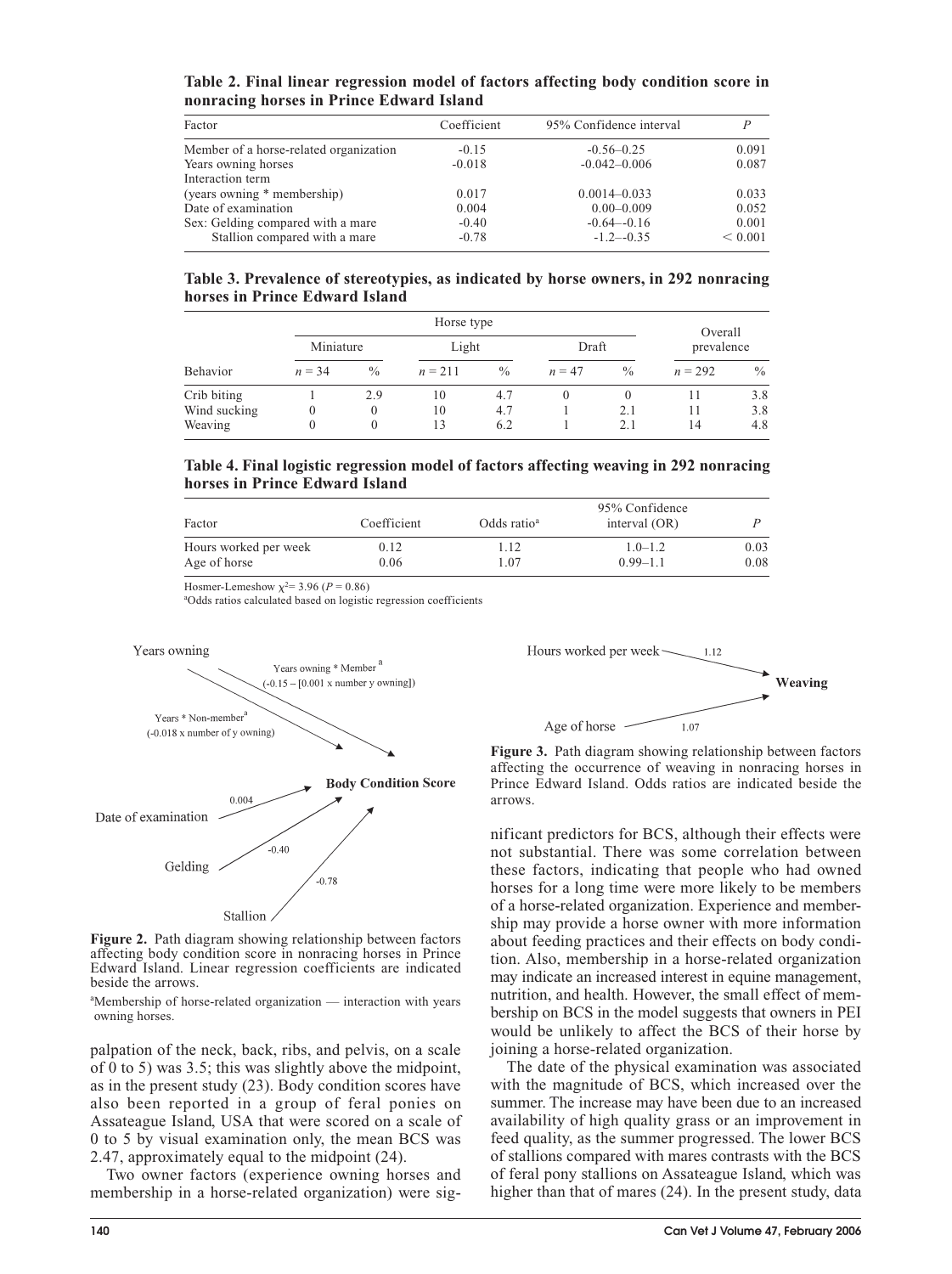| Factor                                                                      | Coefficient        | Odds ratio <sup>a</sup> | 95% Confidence<br>interval $(OR)$ | D            |
|-----------------------------------------------------------------------------|--------------------|-------------------------|-----------------------------------|--------------|
| Daily hours spent in a pasture<br>with grass (in the summer)                | $-0.058$           | 0.94                    | $0.90 - 0.99$                     | 0.02         |
| Type of horse<br>miniature compared with light<br>draft compared with light | $-1.69$<br>$-1.29$ | 0.18<br>0.27            | $0.13 - 1.54$<br>$0.20 - 2.1$     | 0.12<br>0.12 |
| Straw bedding                                                               | $-1.19$            | 0.30                    | $0.10 - 0.89$                     | 0.03         |

**Table 5. Final logistic regression model of factors affecting oral stereotypies (crib biting and wind sucking) in 292 nonracing horses in Prince Edward Island**

Hosmer-Lemeshow  $\chi^2 = 5.95$  ( $P = 0.44$ )

a Odds ratios calculated based on logistic regression coefficients

were not collected on all possible factors that might affect the BCS of stallions, but the lower scores may have reflected factors such as temperament and the high energy requirement of breeding (25). The result suggests that owners may need advice about the nutrition of stallions during the breeding season in order to prevent decreased BCS, and also about the nutrition of mares. All the above factors explained only 10% of the variability in BCS of nonracing horses in PEI and are of minor biological significance. Additional factors that influence BCS need to be investigated and might include grass quality, total nutrient intake, and genetics (26).

The final model must be interpreted in light of the high average BCS and rather narrow range of scores encountered in this study; despite the linearity of the relationship between BCS and the continuous predictor variables, it is not clear whether the model would apply to horses with low BCS. However, while an increase in score for fat horses would not be a welfare benefit, the same increase might be a benefit for thin horses. An additional consideration is that if the study were conducted in the winter, it might produce a different range of BCSs and a different model.

#### **Stereotypic behavior**

The present study examined 3 common stereotypic behaviors. The questionnaire did not include notes explaining what the 3 behaviors were, because pretesting and the authors' experience with a wide range of horse owners in PEI indicated that explanations were not necessary. However, this assumption may have been incorrect, and in some cases, the reported behaviors may not have been fully stereotypic, but developing stereotypies, or redirected behaviors with a learned component. Even if this were the case, horses with any of the 3 behaviors would still be of potential welfare concern, because developing stereotypies and redirected behaviors are responses to frustration or motivational conflict (27,28), both of which compromise mental welfare. Information about the duration and frequency of the behaviors would have further clarified their biological relevance, but this was not sought, because it was thought unlikely that valid information could be obtained. This assumption was supported by the failure of many owners to answer the question about how long the behavior had been occurring during the term of their ownership.

The prevalence of stereotypies fell within the range of reported values (13–16). The survey indicated a numeric difference in the prevalences of stereotypic behaviors

between miniature, draft, and light horses. Horse type tended towards significance in the weaving model and it was a confounding factor in the oral stereotypy model: light horses tended to spend more time in a pasture with grass than did miniature or draft horses, indicating that there may be some differences in the management of the 3 types of horses. To the authors' knowledge, neither the behavior nor the management of the 3 types of horses has been compared previously and there has been no research on stereotypic behavior in miniature or draft horses. Previous research has suggested that breed type (warmblood, Thoroughbred, and other breeds) may predict the occurrence of a stereotypy (16,17). The significance of horse type as a risk factor for oral stereotypies and the tendency towards significance for weaving suggests that type may be relevant. A study with a larger sample size would clarify this.

Risk factors associated with the occurrence of stereotypic behavior have been investigated (13–17). Some of these risk factors have been described in the introduction. Additional factors are physical contact with other horses (13,15,16); amount of forced exercise (13); forage availability (15,16) and type (15); total number of horses in a yard (15); opportunities for contact with other horses (13,15,16); breed type (Thoroughbred, warmblood, and other breeds) (16); presence of grain in the diet (16); and temperament (16). In the present study, data were collected on the above factors and some were significant. The amount of forced exercise (13) is comparable with the number of h/wk worked. Time spent in the stable (15), forage availability (16,17), and opportunities for contact with other horses (16,17) may correspond in part to the number of h/d spent in a pasture with grass, in our study.

The risk of weaving increased with age, perhaps because, as a horse becomes older, the probability increases that it will have encountered a frustrating situation. This is generally consistent with previous findings in which the probability of performing stereotypies was higher in older horses (13,16). The number of hours worked per week was a risk factor for weaving in the present study. Previous studies have examined the effect of the amount of forced exercise on the occurrence of stereotypies (13,16), and results have been conflicting. One study showed that the risk of stereotypic behavior increased with exercise (13), while others found no significant relationship (14,16). Forced exercise may reflect reduced control by the horse over its environment, which may be distressing for some animals.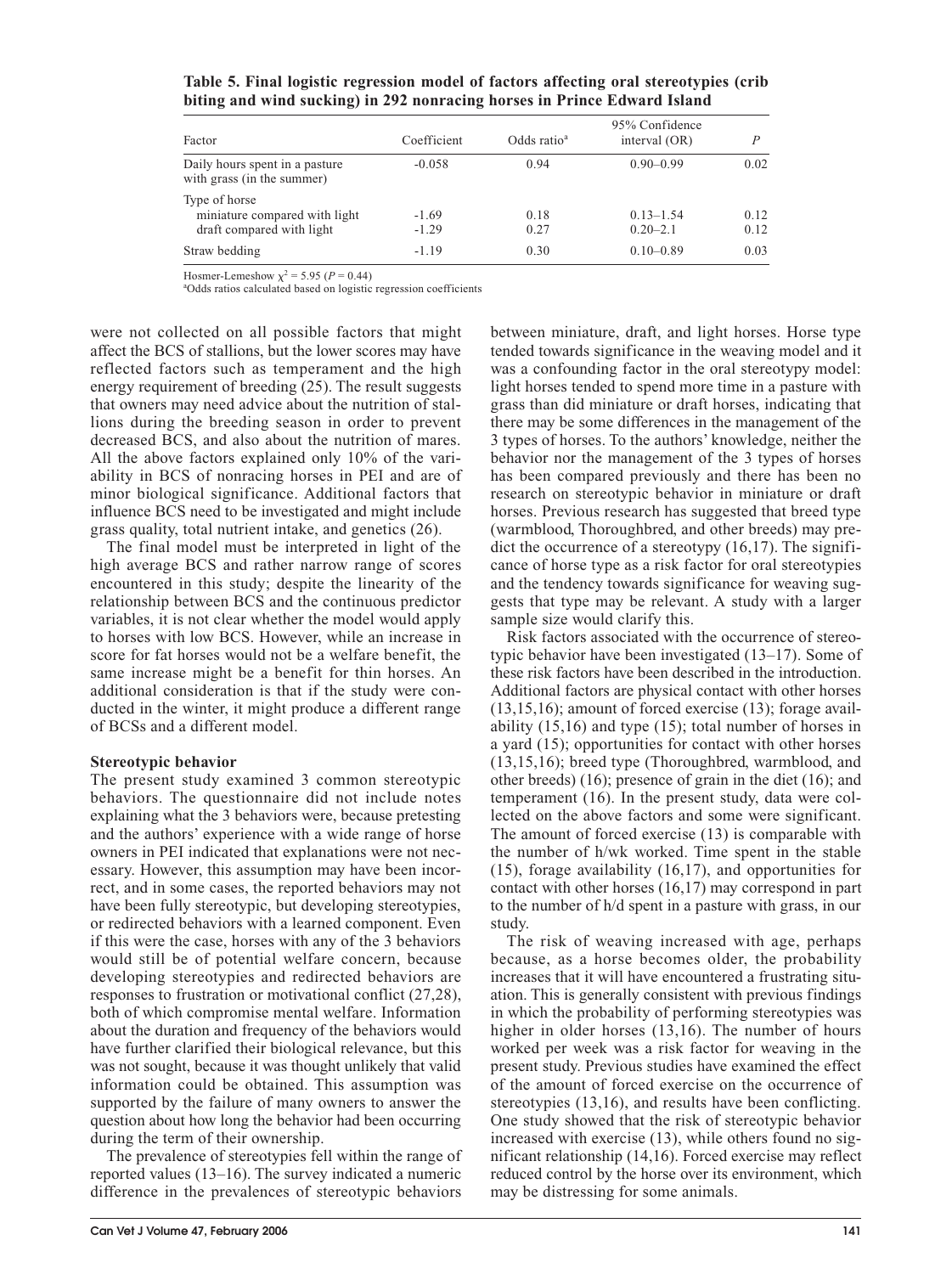

**Figure 4.** Path diagram showing relationship between factors affecting the occurrence of oral stereotypies (crib biting and wind sucking) in nonracing horses in Prince Edward Island. Odds ratios are indicated beside the arrows.

Use of a nonsnaffle bit was a potential risk factor for weaving in the univariable analysis, warranting further research. The use of a nonsnaffle bit per se is unlikely to cause stereotypic behavior; it is more likely that a nervous or excitable horse might be more difficult to ride, requiring a nonsnaffle (stronger) bit, and might also be more likely to weave. The type of bit may represent an extra increase in a horse's physical restriction when ridden or driven, reducing the horse's control over the environment, which may be distressing for some animals. For example, the head may be positioned so that the horse is unable to lift or lower it, and the speed and direction of movement is also out of the horse's control. Any research should take into account the material from which the bit is made, and the pressure exerted on it by the rider or driver. Bit-related pain has been associated with headshaking in horses (29).

The results suggested that a 12-hour increase in daily time spent on pasture with grass would halve the odds of having an oral stereotypy, and support those of other studies (13,16). Turn-out in a pasture with grass would provide the opportunity to move around and graze; turnout might also permit social interaction, but the number of hours spent in a pasture with another horse was not investigated. In order to optimize the mind and nature dimensions of welfare, horses should be allowed as many opportunities as possible to graze, move about, and interact with other horses, providing that they are not at risk of overeating or being injured (30). However, extended turnout would depend on the availability of pasture.

Straw bedding significantly reduced the odds of an oral stereotypy. This contrasts with previous studies (15,16), in which straw did not appear to affect the performance of oral stereotypies when compared with other bedding types. Straw might reduce the risk of an oral stereotypy because it provides an additional feed source, which approximates more closely to feeding conditions in the wild and may reduce any related frustration (31).

Reasons for differences between our results and those from other studies may include the relatively small number of horses with stereotypies in the present study; the lack of explanation in the questionnaire of what the stereotypic behaviors were; and differences in management, age, breed, and location between the equine populations in our study and those in other studies (13–16). Other reasons for differences may be that other studies either were not based on random samples (14,15) or were random, but the response rates were low (13,16). Another reason may be that the time of year when the research was conducted was different (16); because husbandry practices may change with the season, so the results of our study might have been different if the data had been collected in the winter.

The utility of stereotypies as an index of animal welfare may be questioned, because although a stereotypy may be beneficial if it allows the animal to cope with frustration, animals that are not showing stereotypic behavior may also be frustrated but unable to cope. Such animals would be of greater welfare concern than horses with a stereotypy (13,32). Conversely, the absence of a stereotypy may mean that there is no frustration present (32). The above aspects of stereotypies require further research, but, at present, the performance of a stereotypy may be considered an acceptable index of potentially reduced mental welfare because of the behavior's association with frustration (10). However, stereotypies should not be used as a sole index of welfare (32).

To the authors' knowledge, this study was the first of its kind in North America, because it used a random sample of all nonracing horse owners (with listed telephone numbers) in a region and had a high response rate, so it was representative of the equine population of interest; it provided horse level data on management, and the physical and mental aspects of welfare; and it included a veterinary examination of each horse. The results confirm some findings from studies that were not based on random samples, had low response rates, or used other populations of horses, and they indicate some managerial factors that may influence BCS and the occurrence of stereotypic behavior in nonracing horses in PEI during summer and early fall. The results also suggest a possible relationship between bit type and weaving, and between horse type and oral stereotypies, which warrant further research. CVJ

### References

- 1. Christie JL, Hewson CJ, Riley CB, McNiven MA, Dohoo IR, Bate LA. Demographics, management and welfare of nonracing horses in Prince Edward Island. Can Vet J 2004;45:1004–1011.
- 2. Rollin B. Animal welfare, science, and value. J Agric Environ Ethics 1993;6:44–50.
- 3. Duncan IJH, Fraser D. Understanding animal welfare. In: Appleby M, Hughes B, eds. Animal Welfare. Wallingford, Oxfordshire: CAB Int, 1997:19–32.
- 4. Whay HR, Main DCJ, Green LE, Webster AJF Assessment of the welfare of dairy cattle, pigs and laying hens using animal-based measurements: direct observations and investigation of farm records. Vet Rec 2003;153:197–202.
- 5. Bartussek H. A review of the animal needs index (ANI) for the assessment of animals' well-being in the housing systems for Austrian proprietary products and legislation. Livstock Prod Sci 1999;61:179–192.
- 6. Foreman J. Changes in body weight. In: Reed S, Bayly W, eds. Equine Internal Medicine. Philadephia: WB Saunders, 1998: 135–139.
- 7. Linford RL. Laminitis (founder). In: Smith B, ed. Large Animal Internal Medicine. St. Louis: Mosby-Year Book, 1996:1300–1309.
- 8. Mason GJ. Stereotypies: a critical review. Anim Behav 1991;41: 1015–1037.
- 9. Nicol C. Understanding equine stereotypies. Equine Vet J Suppl 1999;28:20–25.
- 10. Broom DM, Kennedy MJ. Stereotypies in horses: their relevance to welfare and causation. Equine Vet Educ 1993;5:151–153.
- 11. Fraser AF, Broom D. Farm Animal Behaviour and Welfare. 3rd ed. London: Bailliere Tindall, 1990:309.